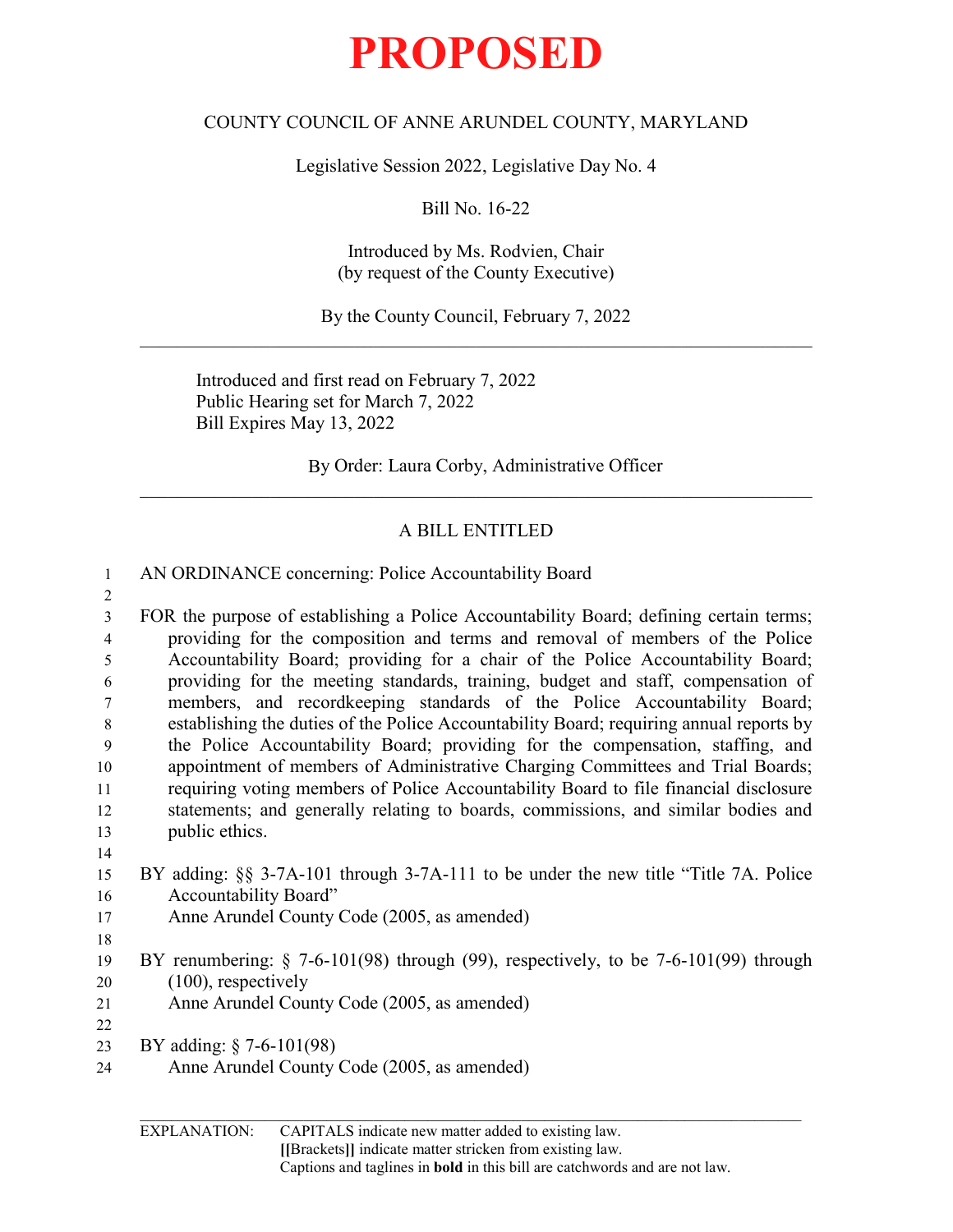WHEREAS, in 2021 the Maryland General Assembly passed House Bill 670, also known as the Maryland Police Accountability Act of 2021, which becomes effective on July 1, 2022 and requires Anne Arundel County to establish a Police Accountability Board; and WHEREAS, House Bill 670 also requires the County to have an Administrative Charging Committee to serve countywide law enforcement agencies and local law enforcement agencies in the County; and WHEREAS, House Bill 670 also requires the County to establish a trial board process; and WHEREAS, the County Council intends to meet the requirements the Maryland Police Accountability Act of 2021; now, therefore, SECTION 1. *Be it enacted by the County Council of Anne Arundel County, Maryland,*  That § 7-6-101(98) through (99), respectively, of the Anne Arundel County Code (2005, as amended) are hereby renumbered to be § 7-6-101(99) through (100), respectively. SECTION 2. *And be it further enacted*, That Section(s) of the Anne Arundel County Code (2005, as amended) read as follows: **ARTICLE 3. BOARDS, COMMISSIONS, AND SIMILAR BODIES TITLE 7A. POLICE ACCOUNTABILITY BOARD 3-7A-101. Definitions.** THE FOLLOWING WORDS HAVE THE MEANINGS INDICATED. (1) "LAW ENFORCEMENT AGENCY" MEANS A GOVERNMENTAL POLICE FORCE, SHERIFF'S OFFICE, OR SECURITY FORCE OR LAW ENFORCEMENT ORGANIZATION OF THE STATE, A COUNTY, OR A MUNICIPAL CORPORATION THAT BY STATUTE, ORDINANCE, OR COMMON LAW IS AUTHORIZED TO ENFORCE THE GENERAL CRIMINAL LAWS OF THE STATE. (2) "POLICE MISCONDUCT" MEANS A PATTERN, PRACTICE, OR CONDUCT BY A POLICE OFFICER OR LAW ENFORCEMENT AGENCY THAT INCLUDES: (I) DEPRIVING PERSONS OF RIGHTS PROTECTED BY THE CONSTITUTION OR LAWS OF THE STATE OR THE UNITED STATES; (II) A VIOLATION OF A CRIMINAL STATUTE; AND (III) A VIOLATION OF LAW ENFORCEMENT AGENCY STANDARDS AND POLICIES. 47 (3) "POLICE OFFICER" HAS THE MEANING SET FORTH IN  $\S$  3-201 OF THE PUBLIC 48 SAFETY ARTICLE OF THE STATE CODE. SAFETY ARTICLE OF THE STATE CODE.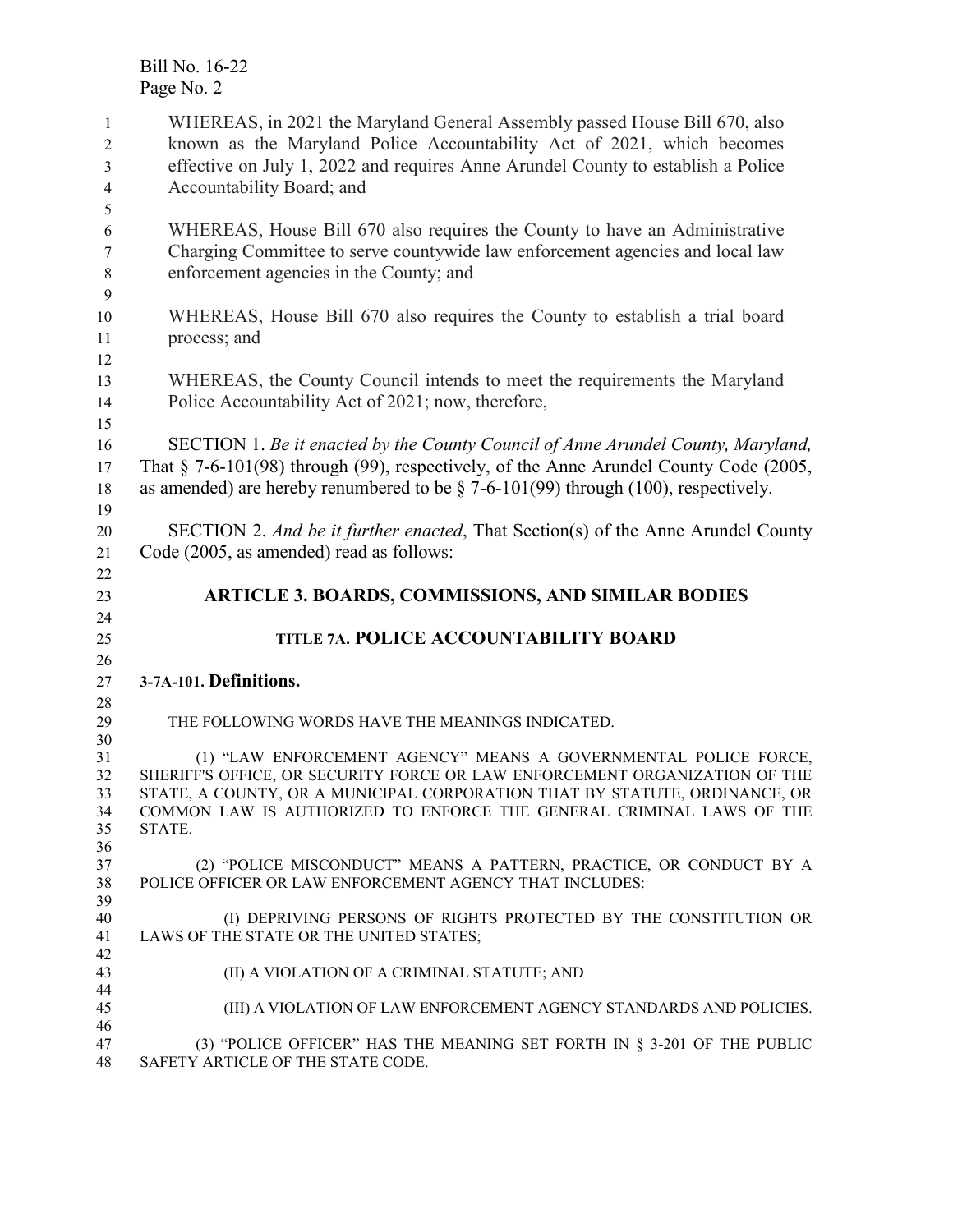**3-7A-102. Police Accountability Board created.**  PURSUANT TO TITLE 3, SUBTITLE 1 OF THE PUBLIC SAFETY ARTICLE OF THE STATE CODE, THERE IS A POLICE ACCOUNTABILITY BOARD. **3-7A-103. Membership.** (A) **Voting members.** (1) THE POLICE ACCOUNTABILITY BOARD CONSISTS OF NINE MEMBERS APPOINTED AS FOLLOWS: (I) EIGHT VOTING MEMBERS SHALL HAVE RESIDED IN THE COUNTY FOR AT LEAST THREE YEARS PRIOR TO APPOINTMENT AND SHALL BE APPOINTED BY THE COUNTY EXECUTIVE AND APPROVED BY RESOLUTION OF THE COUNTY COUNCIL; AND (II) ONE VOTING MEMBER SHALL HAVE BEEN A RESIDENT OF THE CITY OF 18 ANNAPOLIS FOR AT LEAST THREE YEARS AND SHALL BE APPOINTED BY THE COUNTY 19 EXECUTIVE UPON RECOMMENDATION OF THE MAYOR AND CITY COUNCIL. EXECUTIVE UPON RECOMMENDATION OF THE MAYOR AND CITY COUNCIL. 21 (2) AN ACTIVE POLICE OFFICER MAY NOT BE A VOTING MEMBER OF THE POLICE 22 ACCOUNTABILITY BOARD. ACCOUNTABILITY BOARD. 24 (3) TO THE EXTENT PRACTICABLE, THE VOTING MEMBERSHIP OF THE POLICE<br>25 ACCOUNTABILITY BOARD SHALL REFLECT THE RACIAL, GENDER, AND CULTURAL ACCOUNTABILITY BOARD SHALL REFLECT THE RACIAL, GENDER, AND CULTURAL DIVERSITY OF THE COUNTY. (4) TO THE EXTENT PRACTICABLE, THE VOTING MEMBERSHIP OF THE POLICE ACCOUNTABILITY BOARD SHALL INCLUDE REPRESENTATION FROM COMMUNITIES THAT EXPERIENCE A HIGHER FREQUENCY OF INTERACTIONS WITH LAW ENFORCEMENT. (5) TO THE EXTENT PRACTICABLE, THE VOTING MEMBERSHIP OF THE POLICE 33 ACCOUNTABILITY BOARD SHALL INCLUDE A DIVERSITY OF EXPERIENCE AND EXPERTISE,<br>34 INCLUDING IN SUCH AREAS AS: INCLUDING IN SUCH AREAS AS: (I) COMMUNITY ORGANIZATION; (II) CIVIL RIGHTS; (III) LAW ENFORCEMENT; (IV) CRIMINAL LAW; (V) BEHAVIORAL HEALTH; (VI) FAITH-BASED LEADERSHIP; (VII) COMMUNITY POLICING; (VIII) POLICING STANDARDS; 52 (IX) SOCIOLOGY; 54 (X) EDUCATION; (XI) SOCIAL WORK; (XII) CRIMINOLOGY;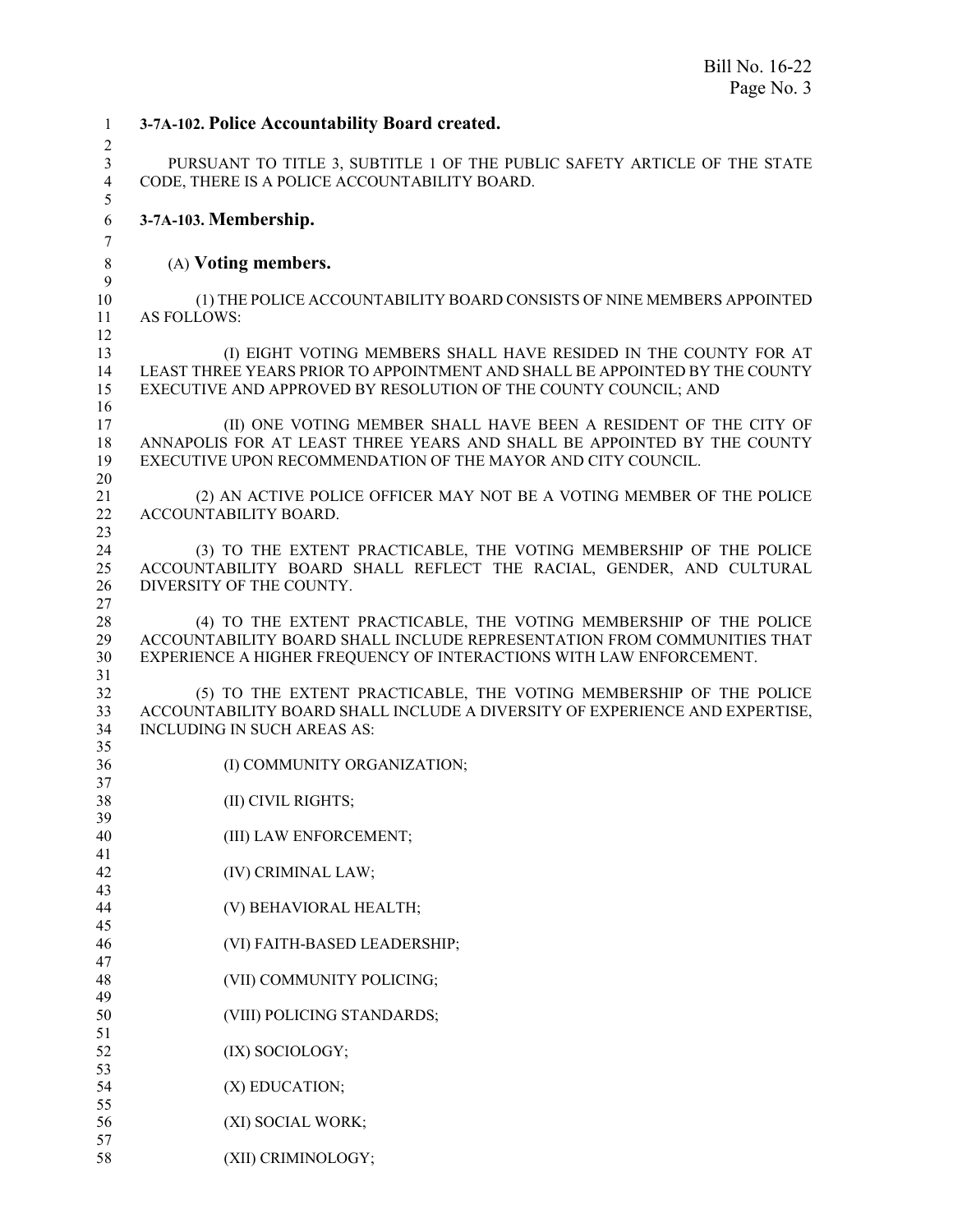| $\mathbf{1}$<br>$\overline{2}$ | (XIII) PERSONNEL MANAGEMENT AND DISCIPLINE; AND                                                                                                             |
|--------------------------------|-------------------------------------------------------------------------------------------------------------------------------------------------------------|
| $\overline{\mathbf{3}}$        | (XIV) JUVENILE SERVICES; OR                                                                                                                                 |
| 4<br>5                         | (XV) OTHER LIFE EXPERIENCE THAT MAY BE VALUABLE TO THE BOARD.                                                                                               |
| 6                              |                                                                                                                                                             |
| $\boldsymbol{7}$<br>$\,8\,$    | (6) (I) VOTING MEMBERS SHALL BE SUBJECT TO A CRIMINAL BACKGROUND<br><b>INVESTIGATION BEFORE BEGINNING TO SERVE.</b>                                         |
| 9                              |                                                                                                                                                             |
| 10<br>11                       | (II) A PERSON MAY NOT BE APPOINTED AS A VOTING MEMBER OF THE BOARD<br>IF THE PERSON HAS BEEN CONVICTED OF A CRIME OF VIOLENCE, AS DEFINED IN § 14-401       |
| 12                             | OF THE CRIMINAL LAW ARTICLE OF THE STATE CODE; A CRIME THAT IS A FELONY IN                                                                                  |
| 13                             | ANOTHER STATE OR IN A FEDERAL PROCEEDING THAT WOULD BE A FELONY IN                                                                                          |
| 14<br>15                       | MARYLAND; OR OF THEFT, DISHONESTY, FRAUD, OR ANOTHER CRIME OF MORAL<br>TURPITUDE.                                                                           |
| 16                             |                                                                                                                                                             |
| 17                             | (III) A PERSON WHO HAS BEEN CONVICTED OF CRIMES OTHER THAN AS SET                                                                                           |
| 18<br>19                       | FORTH IN PARAGRAPH (II) MAY BE APPOINTED TO SERVE AS A VOTING MEMBER OF THE<br>BOARD SUBJECT TO THE APPOINTMENT PROCEDURES IN THIS TITLE.                   |
| 20                             |                                                                                                                                                             |
| 21                             | (7) VOTING MEMBERS SHALL FILE FINANCIAL DISCLOSURE FORMS AS REQUIRED                                                                                        |
| 22<br>23                       | BY § 7-6-101 OF THIS CODE, AND SHALL BE SUBJECT TO ALL OTHER PROVISIONS OF<br>ARTICLE 7 OF THIS CODE THAT ARE APPLICABLE TO COUNTY EMPLOYEES, INCLUDING ALL |
| 24                             | PROVISIONS RELATING TO CONFLICTS OF INTEREST.                                                                                                               |
| 25                             |                                                                                                                                                             |
| 26<br>27                       | (B) Ex officio members. THE FOLLOWING SHALL SERVE AS NON-VOTING EX OFFICIO<br><b>MEMBERS OF THE BOARD:</b>                                                  |
| 28                             |                                                                                                                                                             |
| 29                             | (1) THE CHIEF OF THE ANNE ARUNDEL COUNTY POLICE DEPARTMENT OR THE                                                                                           |
| 30<br>31                       | <b>CHIEF'S DESIGNEE;</b>                                                                                                                                    |
| 32                             | (2) THE CHIEF OF THE ANNAPOLIS POLICE DEPARTMENT OR THE CHIEF'S DESIGNEE;                                                                                   |
| 33                             |                                                                                                                                                             |
| 34<br>35                       | (3) THE ANNE ARUNDEL COUNTY SHERIFF OR THE SHERIFF'S DESIGNEE;                                                                                              |
| 36                             | (4) THE DIRECTOR OF EQUITY, DIVERSITY, AND INCLUSION; AND                                                                                                   |
| 37<br>38                       | (5) THE HUMAN RELATIONS OFFICER.                                                                                                                            |
| 39                             |                                                                                                                                                             |
| 40                             | (C) Application process. FOR THE MEMBERS APPOINTED PURSUANT TO (A)(1)(I):                                                                                   |
| 41<br>42                       | (1) AN ADVERTISEMENT TO APPLY FOR MEMBERSHIP SHALL BE PUBLISHED AT                                                                                          |
| 43                             | LEAST 30 DAYS PRIOR TO ANY APPOINTMENT BY THE COUNTY EXECUTIVE; AND                                                                                         |
| 44                             |                                                                                                                                                             |
| 45                             | (2) THE RESOLUTION APPROVING ANY APPOINTMENT SHALL BE ADVERTISED AT                                                                                         |
| 46<br>47                       | LEAST ONCE AFTER INTRODUCTION AND SHALL HAVE A PUBLIC HEARING BEFORE ANY<br>VOTE BY THE COUNTY COUNCIL.                                                     |
| 48                             |                                                                                                                                                             |
| 49                             | (D) Vacancies. VACANCIES SHALL BE FILLED FOR ANY UNEXPIRED TERM IN THE SAME                                                                                 |
| 50<br>51                       | MANNER AS THE ORIGINAL APPOINTMENT.                                                                                                                         |
| 52                             | 3-7A-104. Chair.                                                                                                                                            |
| 53                             |                                                                                                                                                             |
| 54                             | EVERY THREE YEARS, THE COUNTY EXECUTIVE SHALL DESIGNATE A CHAIR FROM THE                                                                                    |
| 55                             | MEMBERSHIP OF THE BOARD SUBJECT TO THE APPROVAL OF THE COUNTY COUNCIL BY                                                                                    |

RESOLUTION.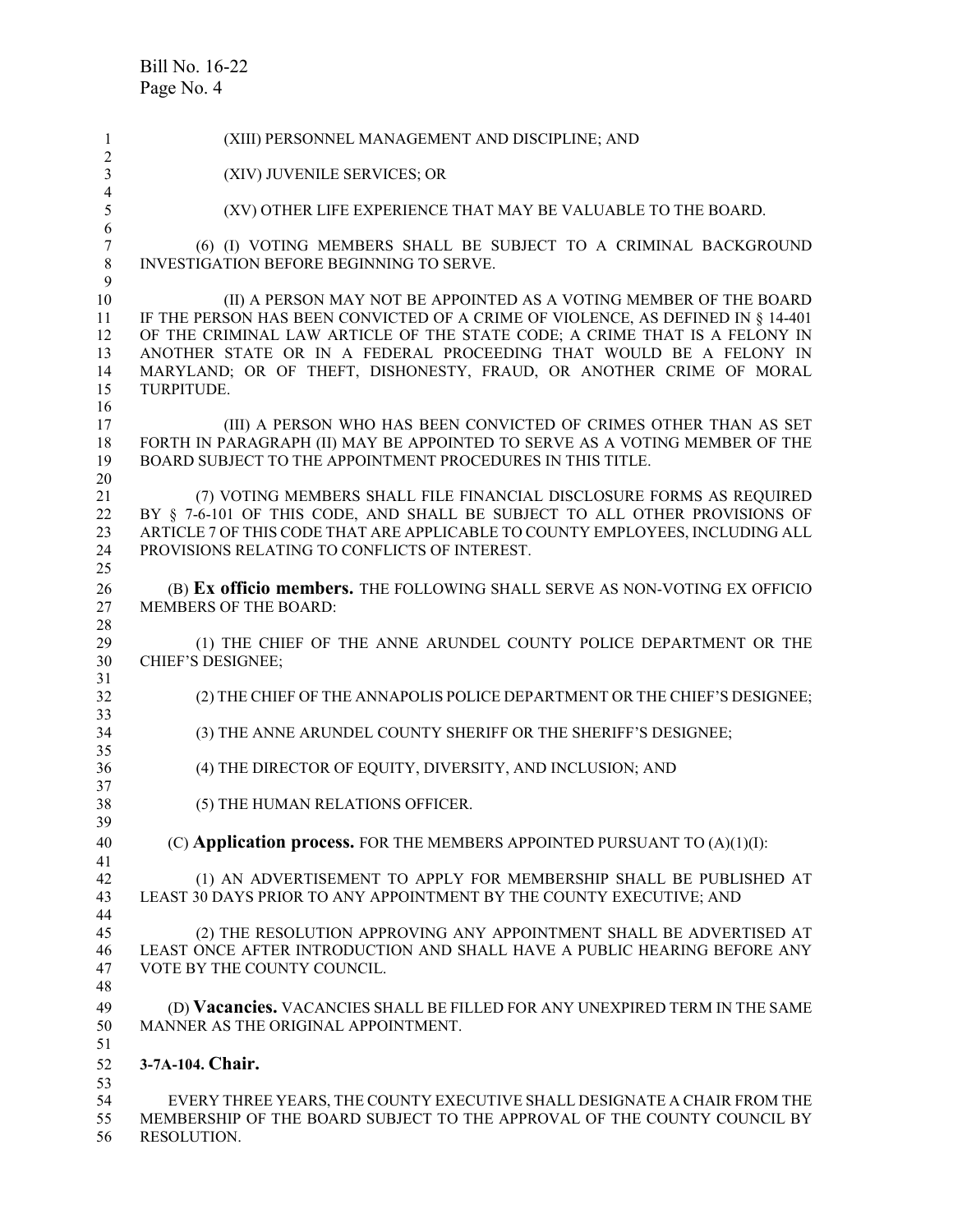**3-7A-105. Terms of voting members.** (A) **Generally.**  (1) THE INITIAL TERMS OF VOTING MEMBERS SHALL BE STAGGERED SO THAT FOUR MEMBERS, INCLUDING THE CHAIR, SHALL SERVE INITIAL TERMS OF THREE YEARS AND FIVE MEMBERS SHALL SERVE INITIAL TERMS OF TWO YEARS. (2) AFTER THE INITIAL TERMS, THE TERM OF A VOTING MEMBER IS THREE YEARS. (3) AT THE END OF ANY TERM, A VOTING MEMBER CONTINUES TO SERVE UNTIL A SUCCESSOR IS APPOINTED AND QUALIFIES. (4) A VOTING MEMBER WHO IS APPOINTED AFTER A TERM HAS BEGUN SERVES ONLY FOR THE REMAINDER OF THE TERM AND UNTIL A SUCCESSOR IS APPOINTED AND QUALIFIES. 18 (5) A VOTING MEMBER MAY NOT SERVE MORE THAN TWO FULL CONSECUTIVE 19 TERMS. TERMS. (B) **Removal.** (1) THE COUNTY EXECUTIVE MAY REMOVE A MEMBER FOR CAUSE, INCLUDING 24 IMPROPER USE OR DISCLOSURE OF INFORMATION, BEING CHARGED WITH A CRIME,<br>25 IMMORAL CONDUCT, OR ABSENCE FROM 25% OR MORE OF THE SCHEDULED MEETINGS IMMORAL CONDUCT, OR ABSENCE FROM 25% OR MORE OF THE SCHEDULED MEETINGS DURING ANY 12-MONTH PERIOD. 28 (2) THE CHAIR OF THE BOARD SHALL: 30 (I) NOTIFY THE COUNTY EXECUTIVE OF ANY MEMBER WHO IS ABSENT FROM<br>31 25% OR MORE OF THE SCHEDULED MEETINGS OF THE BOARD DURING ANY 12-MONTH 25% OR MORE OF THE SCHEDULED MEETINGS OF THE BOARD DURING ANY 12-MONTH PERIOD; (II) INCLUDE IN THE NOTIFICATION ANY KNOWN EXTENUATING CIRCUMSTANCES; AND  $\frac{36}{37}$ (III) SEND A COPY OF THE NOTIFICATION TO EACH MEMBER OF THE BOARD. (3) THE COUNTY EXECUTIVE MAY EXCUSE ABSENCES FOR GOOD CAUSE SUCH AS ILLNESS, EMERGENCY SITUATIONS, OR OTHER EXTENUATING CIRCUMSTANCES. **3-7A-106. Quorum; meetings.** 44 (A) **Quorum.** FIVE VOTING MEMBERS OF THE BOARD IS A QUORUM. AN AFFIRMATIVE 45 VOTE OF A MAJORITY OF THE VOTING MEMBERS PRESENT AT ANY MEETING AT WHICH VOTE OF A MAJORITY OF THE VOTING MEMBERS PRESENT AT ANY MEETING AT WHICH THERE IS A QUORUM SHALL BE SUFFICIENT FOR ANY ACTION OF THE BOARD. (B) **Meetings.** THE BOARD SHALL MEET AT THE CALL OF THE CHAIR OR AT THE REQUEST OF FIVE MEMBERS AS FREQUENTLY AS REQUIRED TO PERFORM THE DUTIES OF THE BOARD, BUT NO LESS THAN QUARTERLY. ALL MEETINGS SHALL COMPLY WITH THE MARYLAND OPEN MEETINGS ACT AND THIS CODE. **3-7A-107. Training.** 54<br>55 AS SOON AS PRACTICABLE AFTER APPOINTMENT AND AT THE INTERVALS SPECIFIED,

EACH VOTING MEMBER OF THE BOARD SHALL COMPLETE THE FOLLOWING TRAINING: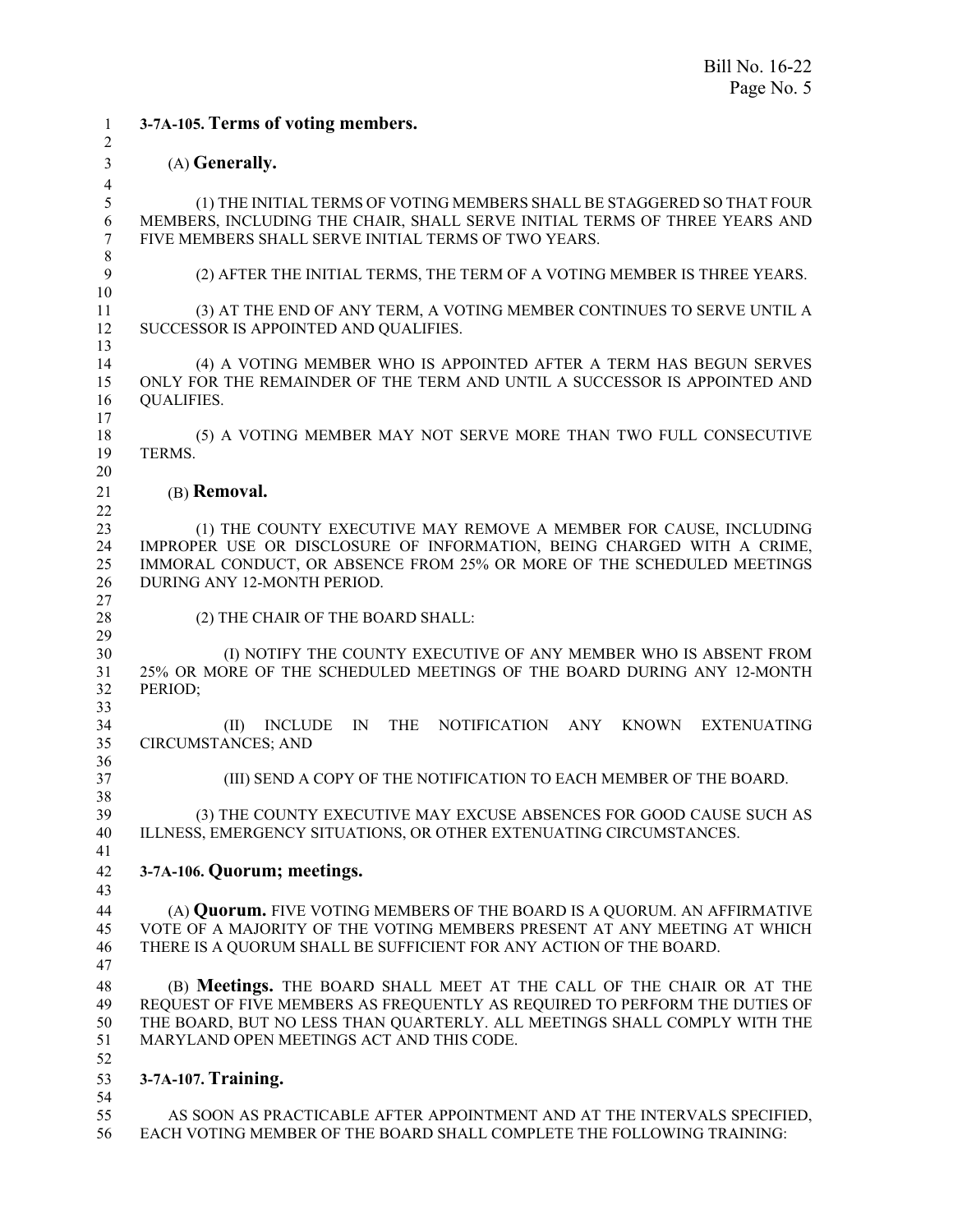| 1                                | (A) ETHICS TRAINING ANNUALLY;                                                                                                                                                                                                                   |
|----------------------------------|-------------------------------------------------------------------------------------------------------------------------------------------------------------------------------------------------------------------------------------------------|
| 2<br>3                           | (B) IMPLICIT BIAS TRAINING ANNUALLY;                                                                                                                                                                                                            |
| 4<br>5<br>6                      | (C) THE CITIZEN'S POLICE ACADEMY ONE TIME PER TERM; AND                                                                                                                                                                                         |
| $\boldsymbol{7}$<br>$8\,$        | (D) ANY OTHER TRAINING SPECIFIED BY THE STATE, THE COUNTY EXECUTIVE, OR<br>MAJORITY VOTE OF THE BOARD.                                                                                                                                          |
| 9<br>10                          | 3-7A-108. Budget and staff.                                                                                                                                                                                                                     |
| 11<br>12<br>13<br>14<br>15       | (A) Budget. THE COUNTY EXECUTIVE SHALL PROPOSE A BUDGET FOR THE BOARD TO<br>BE INCLUDED IN THE ANNUAL BUDGET AND APPROPRIATION ORDINANCE ADOPTED BY<br>THE COUNTY COUNCIL.                                                                      |
| 16<br>17<br>18<br>19             | (B) Executive Director. THERE SHALL BE AN EXECUTIVE DIRECTOR TO THE BOARD<br>AND AN ADMINISTRATIVE SECRETARY TO THE EXECUTIVE DIRECTOR, WHICH SHALL BE<br>IN THE EXEMPT SERVICE, TO PROVIDE SUPPORT AND ASSISTANCE TO THE BOARD.                |
| 20<br>21<br>22<br>23             | (C) Other staff and contractual services. THE BOARD MAY BE ASSIGNED ADDITIONAL<br>STAFF AND PROVIDED WITH CONTRACTUAL SERVICES AS NEEDED AND AS PROVIDED FOR<br>IN THE ANNUAL BUDGET.                                                           |
| 24<br>25                         | 3-7A-109. Compensation and expenses.                                                                                                                                                                                                            |
| 26<br>27<br>28                   | (A) Compensation. VOTING MEMBERS OF THE BOARD MAY BE COMPENSATED FOR<br>THEIR SERVICES AS PROVIDED FOR IN THE ANNUAL BUDGET.                                                                                                                    |
| 29<br>30<br>31<br>32<br>33       | (B) Expenses. NON-VOTING MEMBERS OF THE BOARD MAY BE REIMBURSED FOR<br>EXPENSES INCURRED RELATED TO THEIR DUTIES AT THE DISCRETION OF THE EXECUTIVE<br>DIRECTOR AND SUBJECT TO APPROPRIATION AND AVAILABILITY OF FUNDS IN THE<br>ANNUAL BUDGET. |
| 34                               | (C) Administrative Charging Committees and Trial Boards.                                                                                                                                                                                        |
| 35<br>36<br>37<br>38<br>39       | (1) MEMBERS OF ANY ADMINISTRATIVE CHARGING COMMITTEES AND TRIAL<br>BOARDS REQUIRED BY STATE LAW MAY BE COMPENSATED AS PROVIDED FOR IN THE<br>ANNUAL BUDGET.                                                                                     |
| 40<br>41<br>42<br>43             | (2) ADMINISTRATIVE CHARGING COMMITTEES AND TRIAL BOARDS MAY BE<br>ASSIGNED ADDITIONAL STAFF AND PROVIDED WITH CONTRACTUAL SERVICES AS NEEDED<br>AND AS PROVIDED FOR IN THE ANNUAL BUDGET.                                                       |
| 44                               | 3-7A-110. Duties.                                                                                                                                                                                                                               |
| 45<br>46<br>47<br>48<br>49<br>50 | (A) Meetings with law enforcement. THE BOARD SHALL HOLD AT LEAST QUARTERLY<br>MEETINGS WITH HEADS OF LAW ENFORCEMENT AGENCIES AND OTHERWISE WORK WITH<br>LAW ENFORCEMENT AGENCIES AND OTHER COUNTY AGENCIES TO IMPROVE MATTERS OF<br>POLICING.  |
| 51<br>52<br>53                   | (B) Appointments. THE BOARD SHALL APPOINT MEMBERS TO THE ADMINISTRATIVE<br>CHARGING COMMITTEES AND TRIAL BOARDS AS PROVIDED FOR IN TITLE 3, SUBTITLE 1 OF<br>THE PUBLIC SAFETY ARTICLE OF THE STATE CODE AND THIS CODE.                         |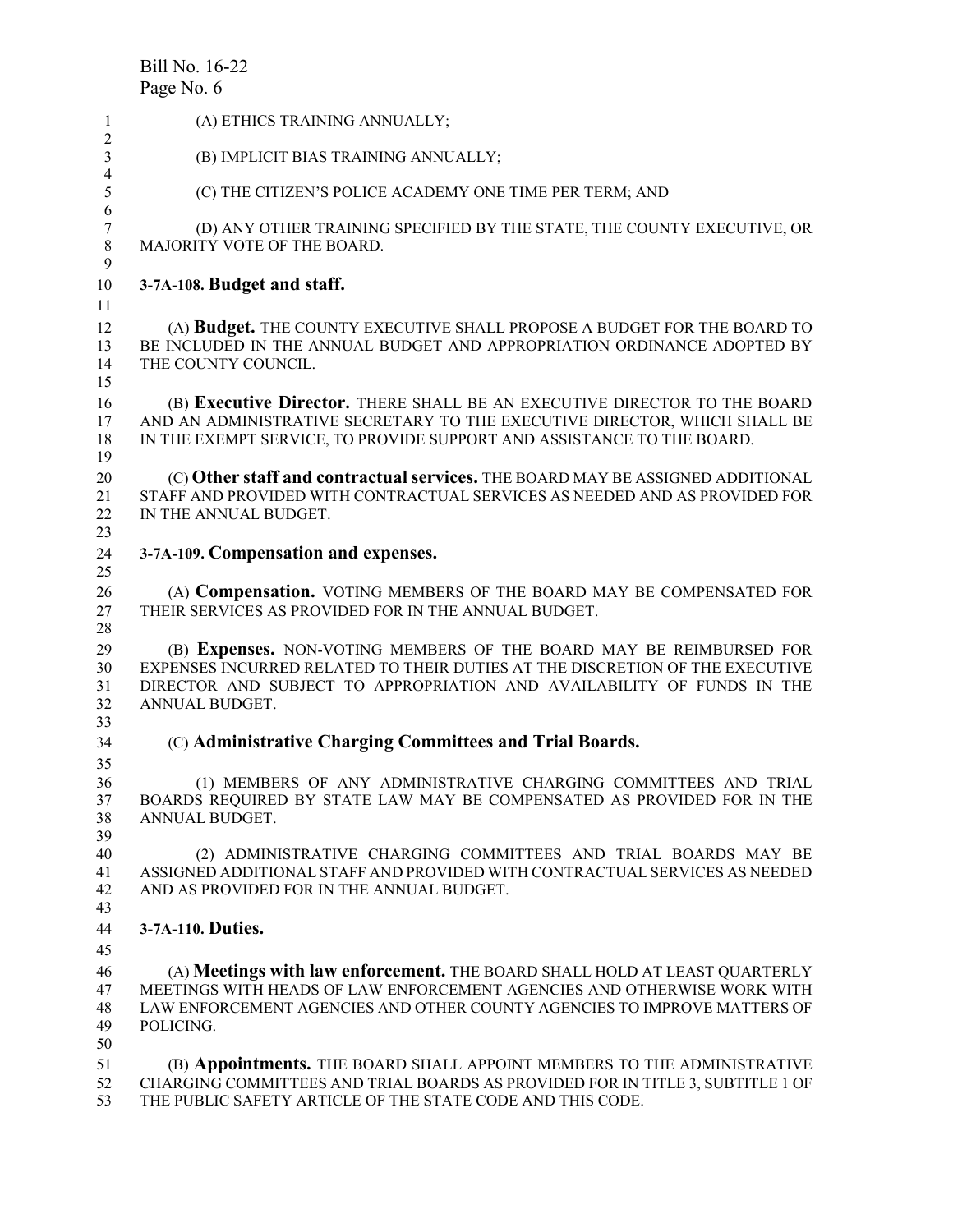| 1                          | (C) Complaints.                                                                                                                                                                                                                                                                            |
|----------------------------|--------------------------------------------------------------------------------------------------------------------------------------------------------------------------------------------------------------------------------------------------------------------------------------------|
| 2                          |                                                                                                                                                                                                                                                                                            |
| 3<br>$\overline{4}$<br>5   | (1) THE BOARD SHALL RECEIVE COMPLAINTS OF POLICE MISCONDUCT FROM<br>MEMBERS OF THE PUBLIC.                                                                                                                                                                                                 |
| 6<br>$\tau$<br>8           | (2) COMPLAINTS OF POLICE MISCONDUCT MAY BE FILED USING AN ONLINE<br>PORTAL.                                                                                                                                                                                                                |
| 9<br>10                    | (3) COMPLAINTS OF POLICE MISCONDUCT FILED WITH THE BOARD MUST BE IN<br>WRITING AND SHALL INCLUDE:                                                                                                                                                                                          |
| 11<br>12<br>13             | (I) THE NAME OF THE POLICE OFFICER ACCUSED OF MISCONDUCT;                                                                                                                                                                                                                                  |
| 14<br>15                   | (II) A DESCRIPTION OF THE FACTS ON WHICH THE COMPLAINT IS BASED; AND                                                                                                                                                                                                                       |
| 16<br>17<br>18             | (III) CONTACT INFORMATION FOR THE COMPLAINANT OR A PERSON FILING ON<br>BEHALF OF THE COMPLAINANT FOR INVESTIGATIVE FOLLOW-UP.                                                                                                                                                              |
| 19<br>20                   | (4) COMPLAINTS OF POLICE MISCONDUCT NEED NOT BE NOTARIZED.                                                                                                                                                                                                                                 |
| 21<br>22<br>23<br>24       | (5) COMPLAINTS OF POLICE MISCONDUCT FILED WITH THE BOARD SHALL BE<br>FORWARDED TO THE APPROPRIATE LAW ENFORCEMENT AGENCY WITHIN THREE DAYS<br>AFTER RECEIPT BY THE BOARD.                                                                                                                  |
| 25<br>26                   | (D) Reporting.                                                                                                                                                                                                                                                                             |
| 27<br>28<br>29<br>30       | (1) ON A QUARTERLY BASIS, THE BOARD SHALL REVIEW OUTCOMES OF<br>DISCIPLINARY MATTERS CONSIDERED BY THE ADMINISTRATIVE CHARGING COMMITTEE<br>REQUIRED BY § 3-104 OF THE PUBLIC SAFETY ARTICLE OF THE STATE CODE.                                                                            |
| 31<br>32                   | (2) ON OR BEFORE DECEMBER 31 OF EACH YEAR, THE BOARD SHALL SUBMIT A<br>REPORT TO THE COUNTY EXECUTIVE AND THE COUNTY COUNCIL THAT:                                                                                                                                                         |
| 33<br>34<br>35             | (I) IDENTIFIES ANY TRENDS IN THE DISCIPLINARY PROCESS OF POLICE<br>OFFICERS IN THE COUNTY; AND                                                                                                                                                                                             |
| 36<br>37<br>38<br>39       | (II) MAKES RECOMMENDATIONS ON CHANGES TO POLICY THAT WOULD<br>IMPROVE POLICE OFFICER ACCOUNTABILITY IN THE COUNTY.                                                                                                                                                                         |
| 40<br>41                   | 3-7A-111. Recordkeeping.                                                                                                                                                                                                                                                                   |
| 42<br>43<br>44             | (A) Maintenance. THE EXECUTIVE DIRECTOR OF THE BOARD SHALL KEEP AND<br>MAINTAIN RECORDS OF THE BOARD.                                                                                                                                                                                      |
| 45<br>46<br>47             | (B) Retention. THE BOARD SHALL FORMULATE A RETENTION SCHEDULE FOR THE<br>RECORDS OF THE BOARD THAT IS CONSISTENT WITH STATE AND COUNTY LAW.                                                                                                                                                |
| 48<br>49<br>50<br>51<br>52 | (C) Production. RECORDS AND OTHER INFORMATION SHALL BE PRODUCED AS<br>PERMITTED AND REQUIRED BY THE MARYLAND PUBLIC INFORMATION ACT. ANY<br>RECORDS OR INFORMATION THAT IS NOT PERMITTED TO BE PRODUCED TO THE PUBLIC<br>SHALL BE KEPT CONFIDENTIAL BY ALL MEMBERS AND STAFF OF THE BOARD. |
| 53                         | <b>ARTICLE 7. PUBLIC ETHICS</b>                                                                                                                                                                                                                                                            |
| 54                         |                                                                                                                                                                                                                                                                                            |
| 55                         | <b>TITLE 6. FINANCIAL DISCLOSURE</b>                                                                                                                                                                                                                                                       |